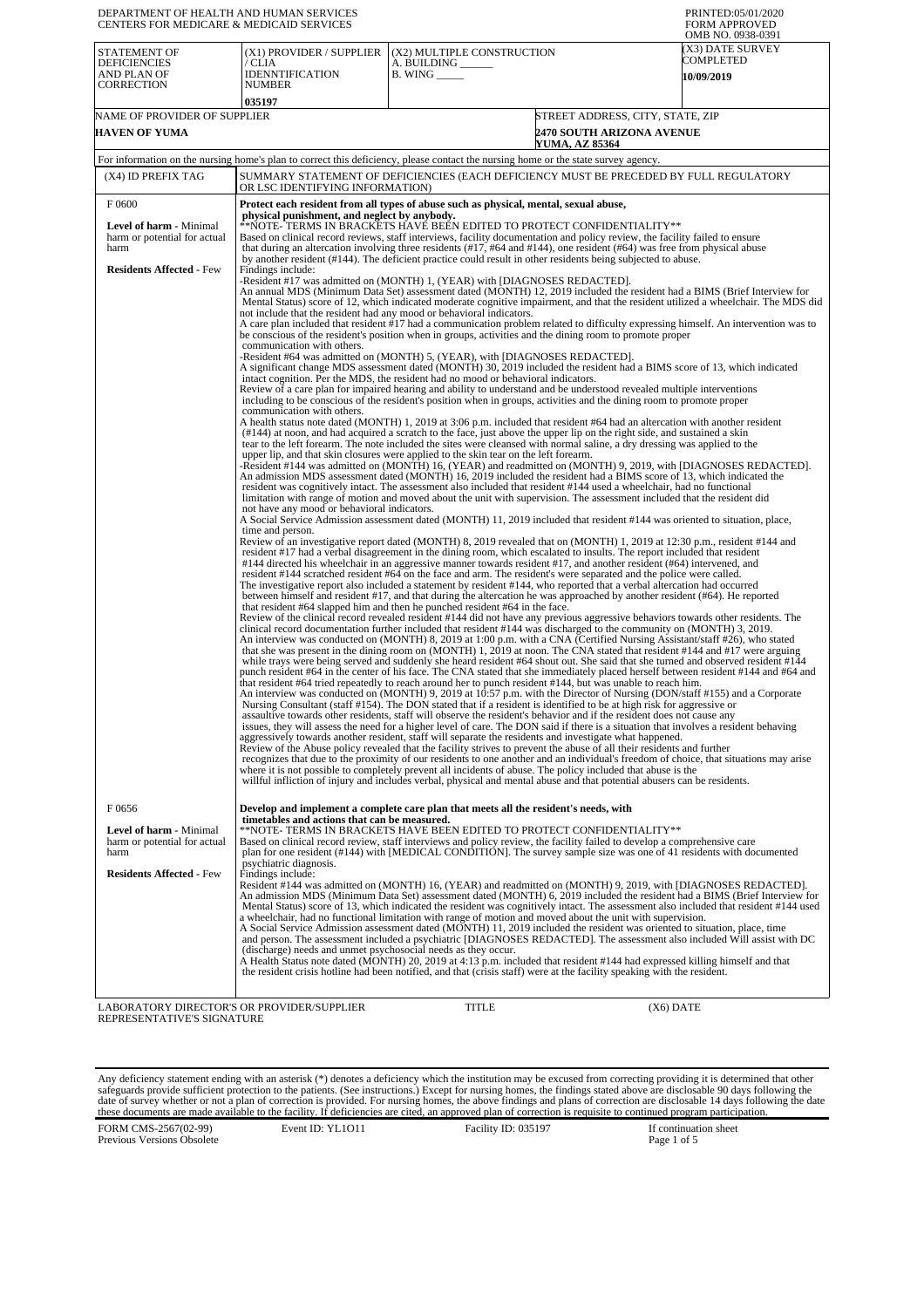| DEPARTMENT OF HEALTH AND HUMAN SERVICES<br>CENTERS FOR MEDICARE & MEDICAID SERVICES                       |                                                                                                                                                                                                                                                                                                                                                                                                                                                                                                                                                                                                                                                                                                                                                                                                                                                                                                                                                                                                                                                                                                                                                                                                                                                                                                                                                                       |                                                                                                                                                                                                                                                                                                                                                                                                                                                                                                                                                                                                                                                                                                                                                                                                                                                                                                                                                                                                                          | PRINTED:05/01/2020<br><b>FORM APPROVED</b><br>OMB NO. 0938-0391                                                                                                                                                                                                                                                                                                                                                 |
|-----------------------------------------------------------------------------------------------------------|-----------------------------------------------------------------------------------------------------------------------------------------------------------------------------------------------------------------------------------------------------------------------------------------------------------------------------------------------------------------------------------------------------------------------------------------------------------------------------------------------------------------------------------------------------------------------------------------------------------------------------------------------------------------------------------------------------------------------------------------------------------------------------------------------------------------------------------------------------------------------------------------------------------------------------------------------------------------------------------------------------------------------------------------------------------------------------------------------------------------------------------------------------------------------------------------------------------------------------------------------------------------------------------------------------------------------------------------------------------------------|--------------------------------------------------------------------------------------------------------------------------------------------------------------------------------------------------------------------------------------------------------------------------------------------------------------------------------------------------------------------------------------------------------------------------------------------------------------------------------------------------------------------------------------------------------------------------------------------------------------------------------------------------------------------------------------------------------------------------------------------------------------------------------------------------------------------------------------------------------------------------------------------------------------------------------------------------------------------------------------------------------------------------|-----------------------------------------------------------------------------------------------------------------------------------------------------------------------------------------------------------------------------------------------------------------------------------------------------------------------------------------------------------------------------------------------------------------|
| <b>STATEMENT OF</b><br><b>DEFICIENCIES</b><br>AND PLAN OF<br><b>CORRECTION</b>                            | (X1) PROVIDER / SUPPLIER<br>/ CLIA<br><b>IDENNTIFICATION</b><br><b>NUMBER</b>                                                                                                                                                                                                                                                                                                                                                                                                                                                                                                                                                                                                                                                                                                                                                                                                                                                                                                                                                                                                                                                                                                                                                                                                                                                                                         | (X2) MULTIPLE CONSTRUCTION<br>A. BUILDING ______<br><b>B. WING</b>                                                                                                                                                                                                                                                                                                                                                                                                                                                                                                                                                                                                                                                                                                                                                                                                                                                                                                                                                       | <b>X3) DATE SURVEY</b><br>COMPLETED<br>10/09/2019                                                                                                                                                                                                                                                                                                                                                               |
|                                                                                                           | 035197                                                                                                                                                                                                                                                                                                                                                                                                                                                                                                                                                                                                                                                                                                                                                                                                                                                                                                                                                                                                                                                                                                                                                                                                                                                                                                                                                                |                                                                                                                                                                                                                                                                                                                                                                                                                                                                                                                                                                                                                                                                                                                                                                                                                                                                                                                                                                                                                          |                                                                                                                                                                                                                                                                                                                                                                                                                 |
| NAME OF PROVIDER OF SUPPLIER                                                                              |                                                                                                                                                                                                                                                                                                                                                                                                                                                                                                                                                                                                                                                                                                                                                                                                                                                                                                                                                                                                                                                                                                                                                                                                                                                                                                                                                                       |                                                                                                                                                                                                                                                                                                                                                                                                                                                                                                                                                                                                                                                                                                                                                                                                                                                                                                                                                                                                                          | STREET ADDRESS, CITY, STATE, ZIP                                                                                                                                                                                                                                                                                                                                                                                |
| <b>HAVEN OF YUMA</b>                                                                                      |                                                                                                                                                                                                                                                                                                                                                                                                                                                                                                                                                                                                                                                                                                                                                                                                                                                                                                                                                                                                                                                                                                                                                                                                                                                                                                                                                                       | YUMA, AZ 85364                                                                                                                                                                                                                                                                                                                                                                                                                                                                                                                                                                                                                                                                                                                                                                                                                                                                                                                                                                                                           | <b>2470 SOUTH ARIZONA AVENUE</b>                                                                                                                                                                                                                                                                                                                                                                                |
|                                                                                                           |                                                                                                                                                                                                                                                                                                                                                                                                                                                                                                                                                                                                                                                                                                                                                                                                                                                                                                                                                                                                                                                                                                                                                                                                                                                                                                                                                                       | For information on the nursing home's plan to correct this deficiency, please contact the nursing home or the state survey agency.                                                                                                                                                                                                                                                                                                                                                                                                                                                                                                                                                                                                                                                                                                                                                                                                                                                                                       |                                                                                                                                                                                                                                                                                                                                                                                                                 |
| (X4) ID PREFIX TAG                                                                                        | OR LSC IDENTIFYING INFORMATION)                                                                                                                                                                                                                                                                                                                                                                                                                                                                                                                                                                                                                                                                                                                                                                                                                                                                                                                                                                                                                                                                                                                                                                                                                                                                                                                                       | SUMMARY STATEMENT OF DEFICIENCIES (EACH DEFICIENCY MUST BE PRECEDED BY FULL REGULATORY                                                                                                                                                                                                                                                                                                                                                                                                                                                                                                                                                                                                                                                                                                                                                                                                                                                                                                                                   |                                                                                                                                                                                                                                                                                                                                                                                                                 |
| F0656<br>Level of harm - Minimal<br>harm or potential for actual<br>harm                                  | (continued from page 1)<br>A Daily Skilled assessment dated (MONTH) 20, 2019 at 5:07 p.m. included the resident had stated that he was going to kill<br>himself, a crisis team assessed the resident and cleared him, and the resident had stated that he did not have a plan.<br>Review of the clinical record revealed a form titled, Crisis Mobil Team Safety Plan dated (MONTH) 20, 2019, which was signed by<br>resident #144 and a member of the Crisis Mobile Team. The form included that the resident agreed to the following                                                                                                                                                                                                                                                                                                                                                                                                                                                                                                                                                                                                                                                                                                                                                                                                                                |                                                                                                                                                                                                                                                                                                                                                                                                                                                                                                                                                                                                                                                                                                                                                                                                                                                                                                                                                                                                                          |                                                                                                                                                                                                                                                                                                                                                                                                                 |
| <b>Residents Affected - Few</b>                                                                           | behavioral safety plan as follows:                                                                                                                                                                                                                                                                                                                                                                                                                                                                                                                                                                                                                                                                                                                                                                                                                                                                                                                                                                                                                                                                                                                                                                                                                                                                                                                                    | -Safety precautions: No danger to self and no danger to others, lock up all sharps, medications and chemicals, one on one                                                                                                                                                                                                                                                                                                                                                                                                                                                                                                                                                                                                                                                                                                                                                                                                                                                                                                |                                                                                                                                                                                                                                                                                                                                                                                                                 |
|                                                                                                           | supervision when out of the room.<br>Coping skills: Go to church and singing at church, practice positive coping skills, walking, listening to the radio and                                                                                                                                                                                                                                                                                                                                                                                                                                                                                                                                                                                                                                                                                                                                                                                                                                                                                                                                                                                                                                                                                                                                                                                                          |                                                                                                                                                                                                                                                                                                                                                                                                                                                                                                                                                                                                                                                                                                                                                                                                                                                                                                                                                                                                                          |                                                                                                                                                                                                                                                                                                                                                                                                                 |
|                                                                                                           | facility activities.                                                                                                                                                                                                                                                                                                                                                                                                                                                                                                                                                                                                                                                                                                                                                                                                                                                                                                                                                                                                                                                                                                                                                                                                                                                                                                                                                  | -Other plans discussed with the (crisis) team: Call the crisis hotline if in crisis.                                                                                                                                                                                                                                                                                                                                                                                                                                                                                                                                                                                                                                                                                                                                                                                                                                                                                                                                     |                                                                                                                                                                                                                                                                                                                                                                                                                 |
|                                                                                                           |                                                                                                                                                                                                                                                                                                                                                                                                                                                                                                                                                                                                                                                                                                                                                                                                                                                                                                                                                                                                                                                                                                                                                                                                                                                                                                                                                                       | However, there was no comprehensive care plan which had been developed that addressed the resident's suicidal ideation's and<br>behaviors, nor were the interventions which were listed in the Crisis Mobile Team Safety Plan, added to any of the                                                                                                                                                                                                                                                                                                                                                                                                                                                                                                                                                                                                                                                                                                                                                                       |                                                                                                                                                                                                                                                                                                                                                                                                                 |
|                                                                                                           | resident's care plans.                                                                                                                                                                                                                                                                                                                                                                                                                                                                                                                                                                                                                                                                                                                                                                                                                                                                                                                                                                                                                                                                                                                                                                                                                                                                                                                                                | Per the clinical record documentation, resident #144 was discharged to the community on (MONTH) 3, 2019.                                                                                                                                                                                                                                                                                                                                                                                                                                                                                                                                                                                                                                                                                                                                                                                                                                                                                                                 |                                                                                                                                                                                                                                                                                                                                                                                                                 |
|                                                                                                           |                                                                                                                                                                                                                                                                                                                                                                                                                                                                                                                                                                                                                                                                                                                                                                                                                                                                                                                                                                                                                                                                                                                                                                                                                                                                                                                                                                       | resident has a new behavior, she notifies the DON (Director of Nursing) and the MDS Nurse and they will write a care<br>plan for the new behavior. Staff #66 said that although she is able to update care plans to include additional problems<br>such as behaviors, she does not do that herself, and helps the DON and the MDS nurse to update the care plan.<br>new behavior, a care plan would be initiated, while staff try to determine the root cause of the behavior. Staff #61<br>reviewed the resident's care plans and stated that the care plans for resident #144 did not include any behavioral                                                                                                                                                                                                                                                                                                                                                                                                           | An interview was conducted on (MONTH) 9, 2019 at 10:05 a.m. with a LPN (Licensed Practical Nurse/staff #66), who stated that if a<br>An interview was conducted on (MONTH) 9, 2019 at 10:27 a.m. with the MDS nurse (staff #61). Staff #61 said if a resident has a<br>interventions for the resident. Staff #61 said there should have been a care plan for behaviors, including interventions to maintain the |
|                                                                                                           | resident's safety.                                                                                                                                                                                                                                                                                                                                                                                                                                                                                                                                                                                                                                                                                                                                                                                                                                                                                                                                                                                                                                                                                                                                                                                                                                                                                                                                                    |                                                                                                                                                                                                                                                                                                                                                                                                                                                                                                                                                                                                                                                                                                                                                                                                                                                                                                                                                                                                                          | An interview was conducted on (MONTH) 9, 2019 at 10:57 a.m. with the DON (staff #121). The DON stated that all of the nurses                                                                                                                                                                                                                                                                                    |
|                                                                                                           |                                                                                                                                                                                                                                                                                                                                                                                                                                                                                                                                                                                                                                                                                                                                                                                                                                                                                                                                                                                                                                                                                                                                                                                                                                                                                                                                                                       | have been trained on how to write care plans and enter interventions for care plans. The DON said the nurses are to care<br>plan behaviors that the residents are experiencing. The DON stated when the nurse updates a resident's care plan, the nurse is to<br>communicate that to the manager, and the new care plan will be reviewed and updated as needed in the morning staff<br>meeting the following day. The DON also stated the resident should have a care plan which included behaviors.<br>Review of a policy titled Care Plans, Comprehensive Person-Centered revealed a comprehensive, person centered care plan that<br>includes measurable objectives and timetables to meet the resident's physical, psychosocial and functional needs should be<br>developed and implemented for each resident. The policy included that the comprehensive person-centered care plan will<br>describe services that are to be furnished to attain or maintain the resident's highest practicable physical, mental and |                                                                                                                                                                                                                                                                                                                                                                                                                 |
|                                                                                                           | psychosocial well-being.                                                                                                                                                                                                                                                                                                                                                                                                                                                                                                                                                                                                                                                                                                                                                                                                                                                                                                                                                                                                                                                                                                                                                                                                                                                                                                                                              |                                                                                                                                                                                                                                                                                                                                                                                                                                                                                                                                                                                                                                                                                                                                                                                                                                                                                                                                                                                                                          |                                                                                                                                                                                                                                                                                                                                                                                                                 |
| F0684                                                                                                     | goals.                                                                                                                                                                                                                                                                                                                                                                                                                                                                                                                                                                                                                                                                                                                                                                                                                                                                                                                                                                                                                                                                                                                                                                                                                                                                                                                                                                | Provide appropriate treatment and care according to orders, resident's preferences and                                                                                                                                                                                                                                                                                                                                                                                                                                                                                                                                                                                                                                                                                                                                                                                                                                                                                                                                   |                                                                                                                                                                                                                                                                                                                                                                                                                 |
| Level of harm - Minimal<br>harm or potential for actual<br>harm                                           | complications.                                                                                                                                                                                                                                                                                                                                                                                                                                                                                                                                                                                                                                                                                                                                                                                                                                                                                                                                                                                                                                                                                                                                                                                                                                                                                                                                                        | **NOTE- TERMS IN BRACKETS HAVE BEEN EDITED TO PROTECT CONFIDENTIALITY**<br>Based on clinical record review and staff interviews, the facility failed to ensure that nephrostomy tube care was provided<br>as ordered for one resident $(462)$ . The deficient practice could result in care not being provided, resulting in possible                                                                                                                                                                                                                                                                                                                                                                                                                                                                                                                                                                                                                                                                                    |                                                                                                                                                                                                                                                                                                                                                                                                                 |
| <b>Residents Affected - Few</b>                                                                           | Findings include:<br>Resident #62 was admitted to the facility on (MONTH) 4, 2019, with [DIAGNOSES REDACTED].<br>A physician's orders [REDACTED].<br>Review of the (MONTH) 2019 Treatment Administration Record (TAR) revealed the above order. However, there were blank areas                                                                                                                                                                                                                                                                                                                                                                                                                                                                                                                                                                                                                                                                                                                                                                                                                                                                                                                                                                                                                                                                                       |                                                                                                                                                                                                                                                                                                                                                                                                                                                                                                                                                                                                                                                                                                                                                                                                                                                                                                                                                                                                                          |                                                                                                                                                                                                                                                                                                                                                                                                                 |
|                                                                                                           | on (MONTH) 6 and 27, on the day shift and on (MONTH) 5, on the night shift, indicating that the nephrostomy tube treatment<br>was not provided.<br>A physician's orders [REDACTED].                                                                                                                                                                                                                                                                                                                                                                                                                                                                                                                                                                                                                                                                                                                                                                                                                                                                                                                                                                                                                                                                                                                                                                                   |                                                                                                                                                                                                                                                                                                                                                                                                                                                                                                                                                                                                                                                                                                                                                                                                                                                                                                                                                                                                                          |                                                                                                                                                                                                                                                                                                                                                                                                                 |
|                                                                                                           | Review of the (MONTH) 2019 TAR revealed the above order. However, there were blank areas on (MONTH) 2, on day shift and on<br>(MONTH) 4, on the night shift, indicating that the treatment was not provided.                                                                                                                                                                                                                                                                                                                                                                                                                                                                                                                                                                                                                                                                                                                                                                                                                                                                                                                                                                                                                                                                                                                                                          |                                                                                                                                                                                                                                                                                                                                                                                                                                                                                                                                                                                                                                                                                                                                                                                                                                                                                                                                                                                                                          |                                                                                                                                                                                                                                                                                                                                                                                                                 |
|                                                                                                           | During an interview conducted at 12:58 p.m. on (MONTH) 9, 2019, the wound care nurse (staff #36) stated that she changes the<br>resident's nephrostomy dressing on the days that she works. She said when she is not working, the other wound nurse does<br>the dressing changes. She added that blank areas in the TAR may indicate that she forgot to sign it off or that the<br>dressing change was not done.                                                                                                                                                                                                                                                                                                                                                                                                                                                                                                                                                                                                                                                                                                                                                                                                                                                                                                                                                      |                                                                                                                                                                                                                                                                                                                                                                                                                                                                                                                                                                                                                                                                                                                                                                                                                                                                                                                                                                                                                          |                                                                                                                                                                                                                                                                                                                                                                                                                 |
|                                                                                                           | documenting procedures and this is a problem.                                                                                                                                                                                                                                                                                                                                                                                                                                                                                                                                                                                                                                                                                                                                                                                                                                                                                                                                                                                                                                                                                                                                                                                                                                                                                                                         | During an interview conducted at 2:04 p.m. on (MONTH) 9, 2019 with the Director of Nursing (staff #121), she stated that the<br>resident's treatments should be completed and the TAR should be signed off every shift. She stated it is her expectation<br>that there are no blank areas on the TAR's. She said that any blank areas would indicate that the nurses are not                                                                                                                                                                                                                                                                                                                                                                                                                                                                                                                                                                                                                                             |                                                                                                                                                                                                                                                                                                                                                                                                                 |
| F0689                                                                                                     |                                                                                                                                                                                                                                                                                                                                                                                                                                                                                                                                                                                                                                                                                                                                                                                                                                                                                                                                                                                                                                                                                                                                                                                                                                                                                                                                                                       | Ensure that a nursing home area is free from accident hazards and provides adequate                                                                                                                                                                                                                                                                                                                                                                                                                                                                                                                                                                                                                                                                                                                                                                                                                                                                                                                                      |                                                                                                                                                                                                                                                                                                                                                                                                                 |
| <b>Level of harm - Minimal</b><br>harm or potential for actual<br>harm<br><b>Residents Affected - Few</b> | supervision to prevent accidents.<br>injuries due to a lack of safety measures being implemented.<br>Findings include:                                                                                                                                                                                                                                                                                                                                                                                                                                                                                                                                                                                                                                                                                                                                                                                                                                                                                                                                                                                                                                                                                                                                                                                                                                                | **NOTE- TERMS IN BRACKETS HAVE BEEN EDITED TO PROTECT CONFIDENTIALITY**<br>Based on observations, clinical record review, interviews and policy review, the facility failed to ensure that safety<br>measures were in place for one resident (#78) as care planned. The deficient practice could result in residents sustaining                                                                                                                                                                                                                                                                                                                                                                                                                                                                                                                                                                                                                                                                                          |                                                                                                                                                                                                                                                                                                                                                                                                                 |
|                                                                                                           |                                                                                                                                                                                                                                                                                                                                                                                                                                                                                                                                                                                                                                                                                                                                                                                                                                                                                                                                                                                                                                                                                                                                                                                                                                                                                                                                                                       | Resident #78 was admitted to the facility on [DATE] with [DIAGNOSES REDACTED].<br>A fall assessment was completed on 8/5/2019 and identified the resident as at high risk for falls.<br>However, review of the resident's baseline care plans dated 8/5/2019 revealed that none of the care plans addressed the                                                                                                                                                                                                                                                                                                                                                                                                                                                                                                                                                                                                                                                                                                          |                                                                                                                                                                                                                                                                                                                                                                                                                 |
|                                                                                                           | resident's risk for falls.<br>any falls prior to admission.                                                                                                                                                                                                                                                                                                                                                                                                                                                                                                                                                                                                                                                                                                                                                                                                                                                                                                                                                                                                                                                                                                                                                                                                                                                                                                           | A Minimum Data Set (MDS) assessment dated [DATE] revealed the Brief Interview for Mental Status (BIMS) score was 5,<br>indicating the resident had severe cognitive impairment. Per the MDS, the resident required total assistance with bed                                                                                                                                                                                                                                                                                                                                                                                                                                                                                                                                                                                                                                                                                                                                                                             | mobility and transfers of at least 2 persons and utilizes a wheelchair for mobility. The MDS included that the resident did not have                                                                                                                                                                                                                                                                            |
|                                                                                                           | The Interdisciplinary Team (IDT) Fall Review and Report revealed that on 9/5/2019, a Certified Nursing Assistant (CNA)<br>observed the resident slipping out of bed onto the floor. When the nurse entered the room, the resident was lying on his<br>left side next to the bed. The resident did not sustain any injuries from this fall.<br>The IDT met on 9/6/2019 to review this fall. The interventions implemented from the IDT discussion were to have the resident placed<br>in his wheelchair when awake and to notify Physical Therapy.<br>A care plan was initiated by a Licensed Practical Nurse (LPN/staff #74) on 9/7/2019 related to the resident's risk for<br>falls. The goal was to keep the resident free from falls through the target date of 10/13/2019. The interventions included<br>anticipating the needs of the resident, ensuring the call light was within reach, place the resident in a wheelchair when<br>awake, and to have Physical Therapy (PT) evaluate and treat the resident.<br>Another fall assessment was completed on 9/10/2019 identifying the resident as a high fall risk.<br>Review of a nursing note dated 9/11/2019 revealed that a CNA found the resident on the floor next to his bed.<br>An incident report dated 9/11/2019 included that at 12:15 p.m., the resident was found kneeling at the bedside when a CNA |                                                                                                                                                                                                                                                                                                                                                                                                                                                                                                                                                                                                                                                                                                                                                                                                                                                                                                                                                                                                                          |                                                                                                                                                                                                                                                                                                                                                                                                                 |
|                                                                                                           | sustain any injuries from this fall.<br>notify Physical Therapy.                                                                                                                                                                                                                                                                                                                                                                                                                                                                                                                                                                                                                                                                                                                                                                                                                                                                                                                                                                                                                                                                                                                                                                                                                                                                                                      | entered the room. This occurred five minutes after the resident's family member left him alone. The resident did not                                                                                                                                                                                                                                                                                                                                                                                                                                                                                                                                                                                                                                                                                                                                                                                                                                                                                                     | The IDT met on 9/12/2019 to review this fall. The interventions implemented from the IDT discussion were to have a floor mat and to                                                                                                                                                                                                                                                                             |
| FORM CMS-2567(02-99)                                                                                      | Event ID: YL1011                                                                                                                                                                                                                                                                                                                                                                                                                                                                                                                                                                                                                                                                                                                                                                                                                                                                                                                                                                                                                                                                                                                                                                                                                                                                                                                                                      | Facility ID: 035197                                                                                                                                                                                                                                                                                                                                                                                                                                                                                                                                                                                                                                                                                                                                                                                                                                                                                                                                                                                                      | If continuation sheet                                                                                                                                                                                                                                                                                                                                                                                           |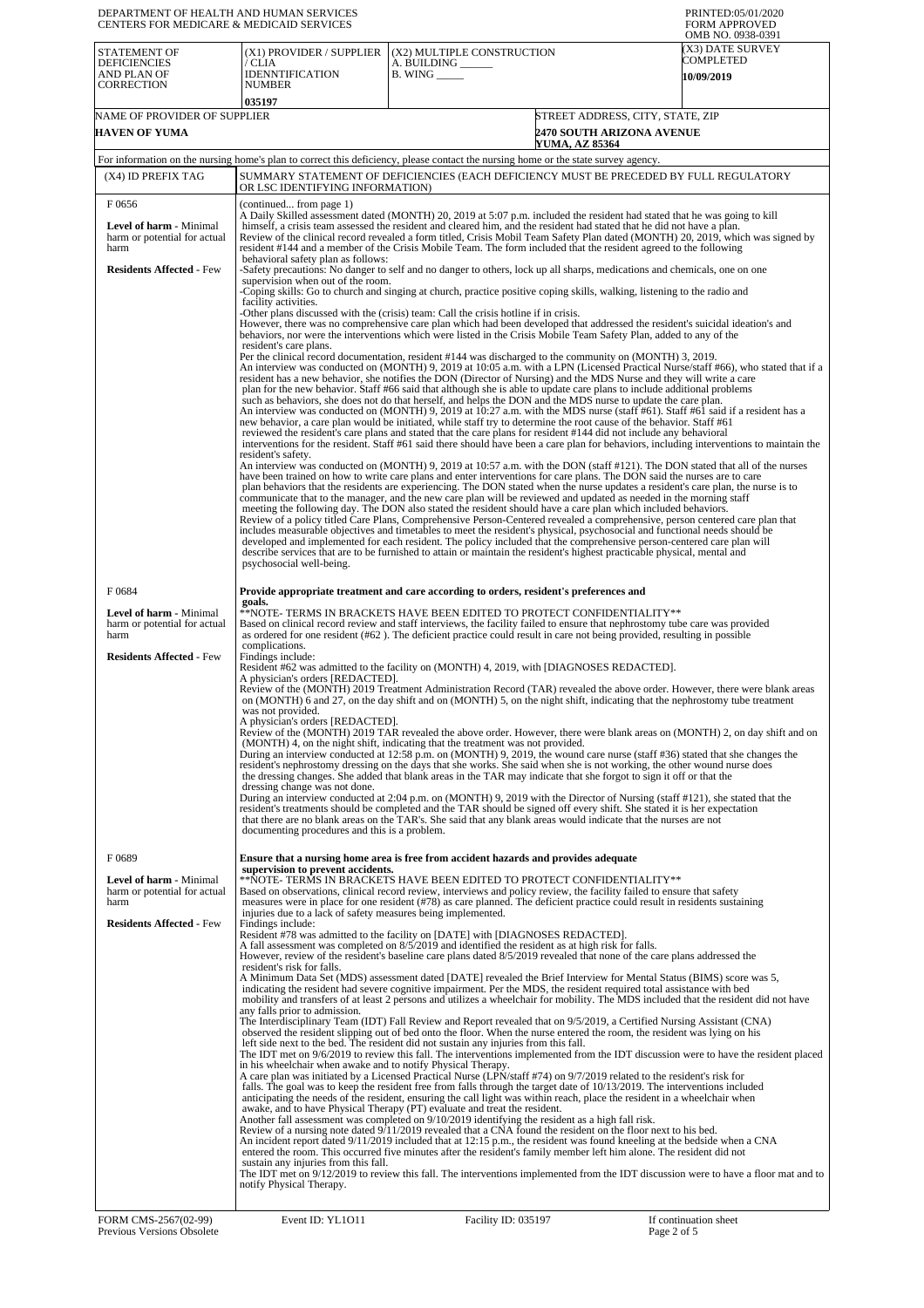| CENTERS FOR MEDICARE & MEDICAID SERVICES                                                                           | DEPARTMENT OF HEALTH AND HUMAN SERVICES                                                                                                                                                                                                                                                                                                                                                                                                                                                                                                                                                                                                                                                                                                                                                                                                                                                                                                                                                                                                                                                                                                                                                                                                                                                                                                                                                                                                                                                                                                                                                                                                                                                                                                                                                                                                                                                                                                                                                                                                                                                                                                                                                                                                                                                                                                                                                                                                                                                                                                                                                                                                                                                                                                                                                                                                                                                                                                                                                                                                                                                                                                                                                                                                                                                                                                                                                                                                                                                                                                                                                                                                                                                                                                                                                                                                                                                                                                                                                                                                                                                                                                                                                                                                                                                                    |                                                                                                                                                                                                                                                                                                                                                                                                                                                                                                                                                                                                                                                                                                                                                                                                                                                                                                                                                                                                                                                                                                                                                                                                                                                                                                                                                                                                                                                                                                                                                                                                                                                                                                                                                                                                                                                                                                                                                                                                                                                                                                                                                                                                                                                                                                                                                                                                                                                                                                                                                                                                                                                                                                                                                                                                                                                                                                                                                                                                                                                                                                                                                                                                                                                                                                                                                                                                                                                                                                                                                                                                                                                                                                                                                                                                                                                                                                                                                                                                                                                                                                     | PRINTED:05/01/2020<br><b>FORM APPROVED</b><br>OMB NO. 0938-0391 |
|--------------------------------------------------------------------------------------------------------------------|------------------------------------------------------------------------------------------------------------------------------------------------------------------------------------------------------------------------------------------------------------------------------------------------------------------------------------------------------------------------------------------------------------------------------------------------------------------------------------------------------------------------------------------------------------------------------------------------------------------------------------------------------------------------------------------------------------------------------------------------------------------------------------------------------------------------------------------------------------------------------------------------------------------------------------------------------------------------------------------------------------------------------------------------------------------------------------------------------------------------------------------------------------------------------------------------------------------------------------------------------------------------------------------------------------------------------------------------------------------------------------------------------------------------------------------------------------------------------------------------------------------------------------------------------------------------------------------------------------------------------------------------------------------------------------------------------------------------------------------------------------------------------------------------------------------------------------------------------------------------------------------------------------------------------------------------------------------------------------------------------------------------------------------------------------------------------------------------------------------------------------------------------------------------------------------------------------------------------------------------------------------------------------------------------------------------------------------------------------------------------------------------------------------------------------------------------------------------------------------------------------------------------------------------------------------------------------------------------------------------------------------------------------------------------------------------------------------------------------------------------------------------------------------------------------------------------------------------------------------------------------------------------------------------------------------------------------------------------------------------------------------------------------------------------------------------------------------------------------------------------------------------------------------------------------------------------------------------------------------------------------------------------------------------------------------------------------------------------------------------------------------------------------------------------------------------------------------------------------------------------------------------------------------------------------------------------------------------------------------------------------------------------------------------------------------------------------------------------------------------------------------------------------------------------------------------------------------------------------------------------------------------------------------------------------------------------------------------------------------------------------------------------------------------------------------------------------------------------------------------------------------------------------------------------------------------------------------------------------------------------------------------------------------------------------|-----------------------------------------------------------------------------------------------------------------------------------------------------------------------------------------------------------------------------------------------------------------------------------------------------------------------------------------------------------------------------------------------------------------------------------------------------------------------------------------------------------------------------------------------------------------------------------------------------------------------------------------------------------------------------------------------------------------------------------------------------------------------------------------------------------------------------------------------------------------------------------------------------------------------------------------------------------------------------------------------------------------------------------------------------------------------------------------------------------------------------------------------------------------------------------------------------------------------------------------------------------------------------------------------------------------------------------------------------------------------------------------------------------------------------------------------------------------------------------------------------------------------------------------------------------------------------------------------------------------------------------------------------------------------------------------------------------------------------------------------------------------------------------------------------------------------------------------------------------------------------------------------------------------------------------------------------------------------------------------------------------------------------------------------------------------------------------------------------------------------------------------------------------------------------------------------------------------------------------------------------------------------------------------------------------------------------------------------------------------------------------------------------------------------------------------------------------------------------------------------------------------------------------------------------------------------------------------------------------------------------------------------------------------------------------------------------------------------------------------------------------------------------------------------------------------------------------------------------------------------------------------------------------------------------------------------------------------------------------------------------------------------------------------------------------------------------------------------------------------------------------------------------------------------------------------------------------------------------------------------------------------------------------------------------------------------------------------------------------------------------------------------------------------------------------------------------------------------------------------------------------------------------------------------------------------------------------------------------------------------------------------------------------------------------------------------------------------------------------------------------------------------------------------------------------------------------------------------------------------------------------------------------------------------------------------------------------------------------------------------------------------------------------------------------------------------------------------------------|-----------------------------------------------------------------|
| STATEMENT OF<br><b>DEFICIENCIES</b><br>AND PLAN OF<br><b>CORRECTION</b>                                            | (X1) PROVIDER / SUPPLIER<br>/ CLIA<br><b>IDENNTIFICATION</b><br><b>NUMBER</b><br>035197                                                                                                                                                                                                                                                                                                                                                                                                                                                                                                                                                                                                                                                                                                                                                                                                                                                                                                                                                                                                                                                                                                                                                                                                                                                                                                                                                                                                                                                                                                                                                                                                                                                                                                                                                                                                                                                                                                                                                                                                                                                                                                                                                                                                                                                                                                                                                                                                                                                                                                                                                                                                                                                                                                                                                                                                                                                                                                                                                                                                                                                                                                                                                                                                                                                                                                                                                                                                                                                                                                                                                                                                                                                                                                                                                                                                                                                                                                                                                                                                                                                                                                                                                                                                                    | (X2) MULTIPLE CONSTRUCTION<br>A. BUILDING<br>$B.$ WING $\_\_\_\_\_\_\$                                                                                                                                                                                                                                                                                                                                                                                                                                                                                                                                                                                                                                                                                                                                                                                                                                                                                                                                                                                                                                                                                                                                                                                                                                                                                                                                                                                                                                                                                                                                                                                                                                                                                                                                                                                                                                                                                                                                                                                                                                                                                                                                                                                                                                                                                                                                                                                                                                                                                                                                                                                                                                                                                                                                                                                                                                                                                                                                                                                                                                                                                                                                                                                                                                                                                                                                                                                                                                                                                                                                                                                                                                                                                                                                                                                                                                                                                                                                                                                                                              | (X3) DATE SURVEY<br>COMPLETED<br>10/09/2019                     |
| NAME OF PROVIDER OF SUPPLIER<br><b>HAVEN OF YUMA</b>                                                               |                                                                                                                                                                                                                                                                                                                                                                                                                                                                                                                                                                                                                                                                                                                                                                                                                                                                                                                                                                                                                                                                                                                                                                                                                                                                                                                                                                                                                                                                                                                                                                                                                                                                                                                                                                                                                                                                                                                                                                                                                                                                                                                                                                                                                                                                                                                                                                                                                                                                                                                                                                                                                                                                                                                                                                                                                                                                                                                                                                                                                                                                                                                                                                                                                                                                                                                                                                                                                                                                                                                                                                                                                                                                                                                                                                                                                                                                                                                                                                                                                                                                                                                                                                                                                                                                                                            | <b>2470 SOUTH ARIZONA AVENUE</b><br><b>YUMA, AZ 85364</b>                                                                                                                                                                                                                                                                                                                                                                                                                                                                                                                                                                                                                                                                                                                                                                                                                                                                                                                                                                                                                                                                                                                                                                                                                                                                                                                                                                                                                                                                                                                                                                                                                                                                                                                                                                                                                                                                                                                                                                                                                                                                                                                                                                                                                                                                                                                                                                                                                                                                                                                                                                                                                                                                                                                                                                                                                                                                                                                                                                                                                                                                                                                                                                                                                                                                                                                                                                                                                                                                                                                                                                                                                                                                                                                                                                                                                                                                                                                                                                                                                                           | STREET ADDRESS, CITY, STATE, ZIP                                |
| (X4) ID PREFIX TAG                                                                                                 | OR LSC IDENTIFYING INFORMATION)                                                                                                                                                                                                                                                                                                                                                                                                                                                                                                                                                                                                                                                                                                                                                                                                                                                                                                                                                                                                                                                                                                                                                                                                                                                                                                                                                                                                                                                                                                                                                                                                                                                                                                                                                                                                                                                                                                                                                                                                                                                                                                                                                                                                                                                                                                                                                                                                                                                                                                                                                                                                                                                                                                                                                                                                                                                                                                                                                                                                                                                                                                                                                                                                                                                                                                                                                                                                                                                                                                                                                                                                                                                                                                                                                                                                                                                                                                                                                                                                                                                                                                                                                                                                                                                                            | For information on the nursing home's plan to correct this deficiency, please contact the nursing home or the state survey agency.<br>SUMMARY STATEMENT OF DEFICIENCIES (EACH DEFICIENCY MUST BE PRECEDED BY FULL REGULATORY                                                                                                                                                                                                                                                                                                                                                                                                                                                                                                                                                                                                                                                                                                                                                                                                                                                                                                                                                                                                                                                                                                                                                                                                                                                                                                                                                                                                                                                                                                                                                                                                                                                                                                                                                                                                                                                                                                                                                                                                                                                                                                                                                                                                                                                                                                                                                                                                                                                                                                                                                                                                                                                                                                                                                                                                                                                                                                                                                                                                                                                                                                                                                                                                                                                                                                                                                                                                                                                                                                                                                                                                                                                                                                                                                                                                                                                                        |                                                                 |
| F0689<br><b>Level of harm - Minimal</b><br>harm or potential for actual<br>harm<br><b>Residents Affected - Few</b> | (continued from page 2)<br>staff to follow the Falling Leaf Program.<br>facility on [DATE], with [DIAGNOSES REDACTED].<br>CN[NAME]<br>wall.<br>placing the resident's bed against the wall.<br>she knows of.<br>on the floor.                                                                                                                                                                                                                                                                                                                                                                                                                                                                                                                                                                                                                                                                                                                                                                                                                                                                                                                                                                                                                                                                                                                                                                                                                                                                                                                                                                                                                                                                                                                                                                                                                                                                                                                                                                                                                                                                                                                                                                                                                                                                                                                                                                                                                                                                                                                                                                                                                                                                                                                                                                                                                                                                                                                                                                                                                                                                                                                                                                                                                                                                                                                                                                                                                                                                                                                                                                                                                                                                                                                                                                                                                                                                                                                                                                                                                                                                                                                                                                                                                                                                              | The risk for falls care plan was revised on 9/12/2019 by staff #74 to reflect a floor mat beside the resident's bed and for<br>Per the clinical record documentation, the resident was discharged to the hospital on [DATE] and was readmitted back to the<br>A fall assessment was completed on 9/16/2019 which identified the resident as at high risk for falls.<br>A nursing note dated 9/18/2019 revealed the resident was found lying on his left side on the floor next to his bed. The<br>nurse noted the resident was assessed for injuries and his skin was intact.<br>Review of an incident report dated 9/18/2019 revealed that at 10:30 p.m., the resident was again found on the floor by a<br>There was no clinical record or investigative documentation if the fall mat was in place, prior to the fall as care planned.<br>Another fall assessment was completed on 9/18/2019 which identified the resident a high risk for falls.<br>The IDT met on 9/19/2019 and the interventions included the following: PT notified and for the bed to be placed against the<br>The fall care plan was revised on 9/19/2019 by the Director of Nursing (RN/staff #121). This revision added the intervention of<br>An observation of the resident's room was conducted on 10/07/19 at 10:59 a.m. The resident was lying in his bed and the left side of<br>the bed was positioned against the wall. There was no mat on the floor, as care planned. At this time, a family<br>member was interviewed and stated that the resident had fallen three times before they placed a fall mat in his old room.<br>She stated that after the resident changed rooms, she has yet to see the mat at all.<br>An interview was conducted with a Certified Nursing Assistant (CNA/staff #39) on 10/08/19 at 10:20 a.m. She stated that she<br>takes care of the resident. She said when a resident is on fall precautions they lower the bed, use non-skid socks, place a green fall<br>leaf on the door, and that she checks on them often. Staff #39 was unable to give a specific timeframe for how<br>often these checks are performed. She stated that sometimes they use floor mats, but the resident does not have a mat that<br>An interview was conducted with a Registered Nurse (RN/staff #33) on 10/08/19 at 10:47 a.m. He stated that he takes care of<br>the resident. He stated the admission nurse puts in the information into the care plan including the fall assessments. He<br>stated they use the green fall leaf sticker on the door frame to inform the staff the resident is a fall risk, along with<br>the green wrist bracelet. He said this is part of the facilities fall program. Staff #33 stated that sometimes they use<br>floor mats with an order, but they do not use them often. He said they educate the resident on using the call light for<br>help and provide added supervision. He said the resident is on fall precautions at this time.<br>An observation of the resident was conducted on 10/08/19 at 1:05 p.m. The resident was observed lying in his bed with the<br>left side of his bed against the wall. There was no mat on the floor.<br>An interview was conducted with the Regional Educator (RN/staff #154) and the DON (staff #121) on 10/08/19 at 1:16 p.m. This<br>interview was conducted in the resident's doorway. The resident was observed in bed, without a fall mat in place. Staff<br>#121 stated that the resident was recently moved and maybe the mat did not follow him. She said that he was moved from<br>across the hall several days ago. Staff #154 said that if there is a fall mat on his plan of care, then he should have one<br>Another interview was conducted with staff #154 and staff #121 on 10/09/19 at 9:59 a.m. Staff #121 stated that residents on<br>the falling leaf program have a specific care plan to identify potential risks and implement procedures to reduce the risk<br>of falls. Staff #154 stated that any intervention on the care plan should be enforced, including a mat on the floor if the |                                                                 |
| F0757<br>Level of harm - Minimal<br>harm or potential for actual<br>harm<br><b>Residents Affected - Some</b>       | resident was not alert and oriented.<br>A policy titled, Fall Prevention Program stated the facility is to develop a culture of safety for the residents. A<br>component of this is the Falling Leaf Program. The policy stated that any change in level with or without injury or when a<br>resident is found on the floor would be considered a fall. Residents identified as candidates for the program meet the<br>criteria of an actual fall or a resident assessed with [REDACTED].<br>Review of the Fall Intervention Guide revealed that for fall factors related to cognitive impairment, the recommended<br>interventions include a mat.<br>Ensure each resident's drug regimen must be free from unnecessary drugs.<br>**NOTE- TERMS IN BRACKETS HAVE BEEN EDITED TO PROTECT CONFIDENTIALITY**<br>Based on clinical record reviews, staff interviews, and review of policy and procedures, the facility failed to ensure that<br>each residents drug regimen was free from unnecessary drugs, by failing to administer medications in accordance with<br>physician's orders [REDACTED].#71 and #89). The deficient practice could result in residents receiving unnecessary<br>medications.<br>Findings include:<br>-Resident #71 was admitted on (MONTH) 6, 2019, with [DIAGNOSES REDACTED].<br>The 14 day Minimum Data Set (MDS) assessment dated (MONTH) 20, 2019 revealed the resident scored 13 on the Brief Interview<br>for Mental Status (BIMS), indicating she was cognitively intact.<br>A hypertensive care plan dated (MONTH) 6, 2019 revealed a goal for the resident to remain free of complications related to<br>hypertension through the review date. Interventions included to give antihypertensive medications as ordered, to<br>monitor/record side effects such as orthostatic [MEDICAL CONDITION], increased heart rate, effectiveness and to report to<br>the medical doctor as necessary.<br>A physician's orders [REDACTED].<br>Review of the (MONTH) 2019 Medication Administration Record (MAR) revealed that [MEDICATION NAME] 12.5 mg was<br>administered<br>on six occasions when the resident's SBP was below the order parameters as follows:<br>September 10: PM shift for a blood pressure of 102/50<br>September 12: PM shift for a blood pressure of 88/49<br>September 13: PM shift for a blood pressure of 89/54<br>September 24: PM shift for a blood pressure of 100/58<br>September 26: PM shift for a blood pressure of 100/50<br>September 28: PM shift for a blood pressure of 102/49<br>Review of the (MONTH) 2019 MAR revealed that [MEDICATION NAME] 12.5 mg was administered on five occasions when the<br>resident's SBP was below the order parameters as follows:<br>October 1: PM shift for a blood pressure of 98/50<br>October 4: PM shift for a blood pressure of 100/59<br>October 5: AM and PM shifts for blood pressures of 92/41 and 99/51<br>October 6: AM shift for a blood pressure of 101/51<br>-Resident #89 was admitted on (MONTH) 18, 2019, with [DIAGNOSES REDACTED].<br>An altered cardiovascular status care plan dated (MONTH) 1, 2019 related to a [DIAGNOSES REDACTED]. Interventions included<br>to assess the resident for chest pain every shift, enforce the need to call for assistance if pain starts,<br>monitor/document/report to medical doctor as needed any signs or symptoms of [MEDICAL CONDITION], vital signs every shift<br>and notify physician of any abnormal readings.<br>A physician's orders [REDACTED]. Another physician's orders [REDACTED].<br>Review of the (MONTH) 2019 MAR revealed that [MEDICATION NAME] HCl 40 mg was administered on four occasions when the<br>resident's pulse was below the order parameters as follows:<br>September 20: AM shift for a pulse of 56 BPM<br>September 23: AM shift for a pulse of 58 BPM<br>September 24: PM shift for a pulse of 58 BPM<br>September 26: AM shift for a pulse of 55 BPM<br>Further review of the (MONTH) 2019 MAR revealed that [MEDICATION NAME] 25 mg was administered once when the resident's<br>pulse was below the ordered parameters as follows:<br>September 26: AM shift for a pulse of 55 BPM<br>Review of the (MONTH) 2019 MAR revealed that [MEDICATION NAME] HCl 40 mg was administered on four occasions when the |                                                                                                                                                                                                                                                                                                                                                                                                                                                                                                                                                                                                                                                                                                                                                                                                                                                                                                                                                                                                                                                                                                                                                                                                                                                                                                                                                                                                                                                                                                                                                                                                                                                                                                                                                                                                                                                                                                                                                                                                                                                                                                                                                                                                                                                                                                                                                                                                                                                                                                                                                                                                                                                                                                                                                                                                                                                                                                                                                                                                                                                                                                                                                                                                                                                                                                                                                                                                                                                                                                                                                                                                                                                                                                                                                                                                                                                                                                                                                                                                                                                                                                     |                                                                 |
| FORM CMS-2567(02-99)                                                                                               | Event ID: YL1011                                                                                                                                                                                                                                                                                                                                                                                                                                                                                                                                                                                                                                                                                                                                                                                                                                                                                                                                                                                                                                                                                                                                                                                                                                                                                                                                                                                                                                                                                                                                                                                                                                                                                                                                                                                                                                                                                                                                                                                                                                                                                                                                                                                                                                                                                                                                                                                                                                                                                                                                                                                                                                                                                                                                                                                                                                                                                                                                                                                                                                                                                                                                                                                                                                                                                                                                                                                                                                                                                                                                                                                                                                                                                                                                                                                                                                                                                                                                                                                                                                                                                                                                                                                                                                                                                           | Facility ID: 035197                                                                                                                                                                                                                                                                                                                                                                                                                                                                                                                                                                                                                                                                                                                                                                                                                                                                                                                                                                                                                                                                                                                                                                                                                                                                                                                                                                                                                                                                                                                                                                                                                                                                                                                                                                                                                                                                                                                                                                                                                                                                                                                                                                                                                                                                                                                                                                                                                                                                                                                                                                                                                                                                                                                                                                                                                                                                                                                                                                                                                                                                                                                                                                                                                                                                                                                                                                                                                                                                                                                                                                                                                                                                                                                                                                                                                                                                                                                                                                                                                                                                                 | If continuation sheet                                           |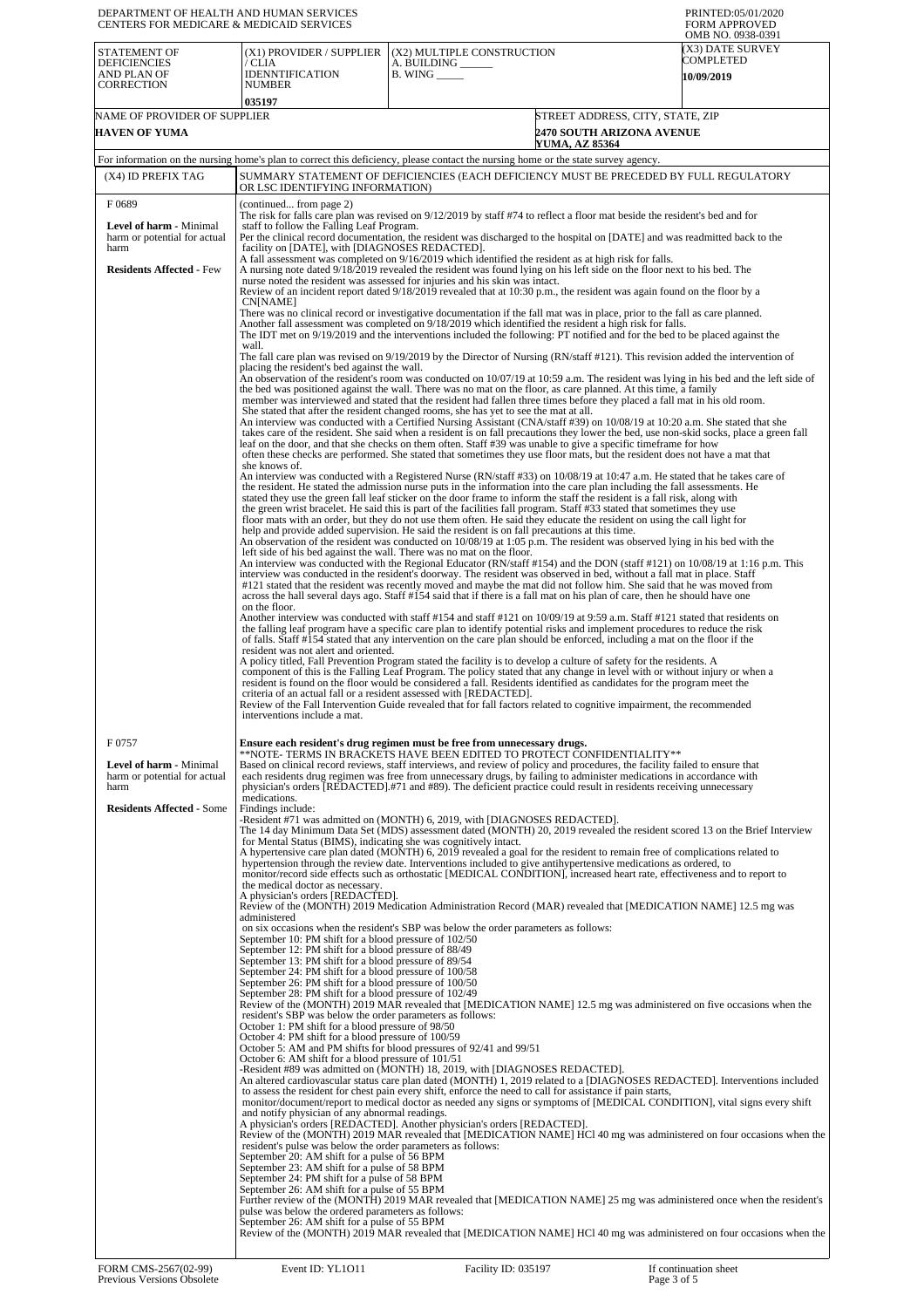| DEPARTMENT OF HEALTH AND HUMAN SERVICES<br><b>CENTERS FOR MEDICARE &amp; MEDICAID SERVICES</b>               |                                                                                                                                                                                                                                                                                                                                                                                                                                                                                                                                                                                                                                                                                                                                                                                                                                                                                                                                                                                                                                                                                                                                                                                                                                                                                                                                                                                                                                                                                                                                                                                                                                                                                                                                                                                                                                                                                                                                                                                                                                                                                                                                                                                                                                                                                                                                                                                                                                                                                                                                                                                                                                                                                                                                                                                                                                                                                                                                                                                                                                                                                                                                                                                                                                                                                                                                                                                                                                                                                                                                                                                                                                                                                                                                                                                                                                                                                                                                                                                                                                                                                                                                                                                                                                                                                                                                                                                                                                                                                                                                                                                                                                                                                                                                                                                                                                                                                                                                                                                                                                                                                                                                                                                                                                                                                                                                                                                                                                                                                                                                                                                                                                                                                                                                                                                                                                                                                                                                                                                                                                                                                                                                                                                                                                                                                                                                                                                                                                                                                                                                                                                                                                                                                                                                                                                                                                                                                                                                                                                                                                                                                                                                                                                                                                                                                                                                                                                                                                                                                                                                                                                                                                                                                                                                                                                                                                           |                                                                                                                                    | PRINTED:05/01/2020<br><b>FORM APPROVED</b><br>OMB NO. 0938-0391 |
|--------------------------------------------------------------------------------------------------------------|-------------------------------------------------------------------------------------------------------------------------------------------------------------------------------------------------------------------------------------------------------------------------------------------------------------------------------------------------------------------------------------------------------------------------------------------------------------------------------------------------------------------------------------------------------------------------------------------------------------------------------------------------------------------------------------------------------------------------------------------------------------------------------------------------------------------------------------------------------------------------------------------------------------------------------------------------------------------------------------------------------------------------------------------------------------------------------------------------------------------------------------------------------------------------------------------------------------------------------------------------------------------------------------------------------------------------------------------------------------------------------------------------------------------------------------------------------------------------------------------------------------------------------------------------------------------------------------------------------------------------------------------------------------------------------------------------------------------------------------------------------------------------------------------------------------------------------------------------------------------------------------------------------------------------------------------------------------------------------------------------------------------------------------------------------------------------------------------------------------------------------------------------------------------------------------------------------------------------------------------------------------------------------------------------------------------------------------------------------------------------------------------------------------------------------------------------------------------------------------------------------------------------------------------------------------------------------------------------------------------------------------------------------------------------------------------------------------------------------------------------------------------------------------------------------------------------------------------------------------------------------------------------------------------------------------------------------------------------------------------------------------------------------------------------------------------------------------------------------------------------------------------------------------------------------------------------------------------------------------------------------------------------------------------------------------------------------------------------------------------------------------------------------------------------------------------------------------------------------------------------------------------------------------------------------------------------------------------------------------------------------------------------------------------------------------------------------------------------------------------------------------------------------------------------------------------------------------------------------------------------------------------------------------------------------------------------------------------------------------------------------------------------------------------------------------------------------------------------------------------------------------------------------------------------------------------------------------------------------------------------------------------------------------------------------------------------------------------------------------------------------------------------------------------------------------------------------------------------------------------------------------------------------------------------------------------------------------------------------------------------------------------------------------------------------------------------------------------------------------------------------------------------------------------------------------------------------------------------------------------------------------------------------------------------------------------------------------------------------------------------------------------------------------------------------------------------------------------------------------------------------------------------------------------------------------------------------------------------------------------------------------------------------------------------------------------------------------------------------------------------------------------------------------------------------------------------------------------------------------------------------------------------------------------------------------------------------------------------------------------------------------------------------------------------------------------------------------------------------------------------------------------------------------------------------------------------------------------------------------------------------------------------------------------------------------------------------------------------------------------------------------------------------------------------------------------------------------------------------------------------------------------------------------------------------------------------------------------------------------------------------------------------------------------------------------------------------------------------------------------------------------------------------------------------------------------------------------------------------------------------------------------------------------------------------------------------------------------------------------------------------------------------------------------------------------------------------------------------------------------------------------------------------------------------------------------------------------------------------------------------------------------------------------------------------------------------------------------------------------------------------------------------------------------------------------------------------------------------------------------------------------------------------------------------------------------------------------------------------------------------------------------------------------------------------------------------------------------------------------------------------------------------------------------------------------------------------------------------------------------------------------------------------------------------------------------------------------------------------------------------------------------------------------------------------------------------------------------------------------------------------------------------------------------------------------------------------------------|------------------------------------------------------------------------------------------------------------------------------------|-----------------------------------------------------------------|
| STATEMENT OF<br><b>DEFICIENCIES</b><br>AND PLAN OF<br><b>CORRECTION</b>                                      | (X1) PROVIDER / SUPPLIER<br>/ CLIA<br><b>IDENNTIFICATION</b><br><b>NUMBER</b><br>035197                                                                                                                                                                                                                                                                                                                                                                                                                                                                                                                                                                                                                                                                                                                                                                                                                                                                                                                                                                                                                                                                                                                                                                                                                                                                                                                                                                                                                                                                                                                                                                                                                                                                                                                                                                                                                                                                                                                                                                                                                                                                                                                                                                                                                                                                                                                                                                                                                                                                                                                                                                                                                                                                                                                                                                                                                                                                                                                                                                                                                                                                                                                                                                                                                                                                                                                                                                                                                                                                                                                                                                                                                                                                                                                                                                                                                                                                                                                                                                                                                                                                                                                                                                                                                                                                                                                                                                                                                                                                                                                                                                                                                                                                                                                                                                                                                                                                                                                                                                                                                                                                                                                                                                                                                                                                                                                                                                                                                                                                                                                                                                                                                                                                                                                                                                                                                                                                                                                                                                                                                                                                                                                                                                                                                                                                                                                                                                                                                                                                                                                                                                                                                                                                                                                                                                                                                                                                                                                                                                                                                                                                                                                                                                                                                                                                                                                                                                                                                                                                                                                                                                                                                                                                                                                                                   | (X2) MULTIPLE CONSTRUCTION<br>A. BUILDING ______<br>$B.$ WING $\_\_\_\_\_\_\_\$                                                    | (X3) DATE SURVEY<br>COMPLETED<br>10/09/2019                     |
| NAME OF PROVIDER OF SUPPLIER<br><b>HAVEN OF YUMA</b>                                                         |                                                                                                                                                                                                                                                                                                                                                                                                                                                                                                                                                                                                                                                                                                                                                                                                                                                                                                                                                                                                                                                                                                                                                                                                                                                                                                                                                                                                                                                                                                                                                                                                                                                                                                                                                                                                                                                                                                                                                                                                                                                                                                                                                                                                                                                                                                                                                                                                                                                                                                                                                                                                                                                                                                                                                                                                                                                                                                                                                                                                                                                                                                                                                                                                                                                                                                                                                                                                                                                                                                                                                                                                                                                                                                                                                                                                                                                                                                                                                                                                                                                                                                                                                                                                                                                                                                                                                                                                                                                                                                                                                                                                                                                                                                                                                                                                                                                                                                                                                                                                                                                                                                                                                                                                                                                                                                                                                                                                                                                                                                                                                                                                                                                                                                                                                                                                                                                                                                                                                                                                                                                                                                                                                                                                                                                                                                                                                                                                                                                                                                                                                                                                                                                                                                                                                                                                                                                                                                                                                                                                                                                                                                                                                                                                                                                                                                                                                                                                                                                                                                                                                                                                                                                                                                                                                                                                                                           | <b>2470 SOUTH ARIZONA AVENUE</b><br>YUMA, AZ 85364                                                                                 | STREET ADDRESS, CITY, STATE, ZIP                                |
|                                                                                                              |                                                                                                                                                                                                                                                                                                                                                                                                                                                                                                                                                                                                                                                                                                                                                                                                                                                                                                                                                                                                                                                                                                                                                                                                                                                                                                                                                                                                                                                                                                                                                                                                                                                                                                                                                                                                                                                                                                                                                                                                                                                                                                                                                                                                                                                                                                                                                                                                                                                                                                                                                                                                                                                                                                                                                                                                                                                                                                                                                                                                                                                                                                                                                                                                                                                                                                                                                                                                                                                                                                                                                                                                                                                                                                                                                                                                                                                                                                                                                                                                                                                                                                                                                                                                                                                                                                                                                                                                                                                                                                                                                                                                                                                                                                                                                                                                                                                                                                                                                                                                                                                                                                                                                                                                                                                                                                                                                                                                                                                                                                                                                                                                                                                                                                                                                                                                                                                                                                                                                                                                                                                                                                                                                                                                                                                                                                                                                                                                                                                                                                                                                                                                                                                                                                                                                                                                                                                                                                                                                                                                                                                                                                                                                                                                                                                                                                                                                                                                                                                                                                                                                                                                                                                                                                                                                                                                                                           | For information on the nursing home's plan to correct this deficiency, please contact the nursing home or the state survey agency. |                                                                 |
| (X4) ID PREFIX TAG                                                                                           | OR LSC IDENTIFYING INFORMATION)                                                                                                                                                                                                                                                                                                                                                                                                                                                                                                                                                                                                                                                                                                                                                                                                                                                                                                                                                                                                                                                                                                                                                                                                                                                                                                                                                                                                                                                                                                                                                                                                                                                                                                                                                                                                                                                                                                                                                                                                                                                                                                                                                                                                                                                                                                                                                                                                                                                                                                                                                                                                                                                                                                                                                                                                                                                                                                                                                                                                                                                                                                                                                                                                                                                                                                                                                                                                                                                                                                                                                                                                                                                                                                                                                                                                                                                                                                                                                                                                                                                                                                                                                                                                                                                                                                                                                                                                                                                                                                                                                                                                                                                                                                                                                                                                                                                                                                                                                                                                                                                                                                                                                                                                                                                                                                                                                                                                                                                                                                                                                                                                                                                                                                                                                                                                                                                                                                                                                                                                                                                                                                                                                                                                                                                                                                                                                                                                                                                                                                                                                                                                                                                                                                                                                                                                                                                                                                                                                                                                                                                                                                                                                                                                                                                                                                                                                                                                                                                                                                                                                                                                                                                                                                                                                                                                           | SUMMARY STATEMENT OF DEFICIENCIES (EACH DEFICIENCY MUST BE PRECEDED BY FULL REGULATORY                                             |                                                                 |
| F0757<br>Level of harm - Minimal<br>harm or potential for actual<br>harm<br><b>Residents Affected - Some</b> | (continued from page 3)<br>resident's pulse was below the order parameters as follows:<br>October 2: PM shift for a pulse of 58 BPM<br>October 5: AM shift for a pulse of 56 BPM, and a second dose on the same date for a pulse of 58 BPM<br>On (MONTH) 8, 2019 at 1:19 p.m., an interview was conducted with a Licensed Practical Nurse (LPN/staff #68). She stated her<br>process for administrating an antihypertensive medication included reviewing the resident's blood pressure and pulse to<br>discern whether or not it would be appropriate to give the medication. She said if the blood pressure is too low, she would hold the<br>medication and make a note on the MAR and in the resident's clinical record.<br>On (MONTH) 9, 2019 at 9:14 a.m., an interview was conducted with the Director of Nursing (DON/staff #121). She stated her<br>expectation for nurses who are administrating an antihypertensive medication would include to review the resident's blood<br>pressure and pulse, and hold the medication if either was below the physician's orders [REDACTED].<br>The facility policy titled, Administering Medications stated that medications shall be administered in a safe and timely<br>manner, and as prescribed. The policy also included that medications must be administered in accordance with the orders and that<br>vitals signs must be checked/verified, prior to administering medications.                                                                                                                                                                                                                                                                                                                                                                                                                                                                                                                                                                                                                                                                                                                                                                                                                                                                                                                                                                                                                                                                                                                                                                                                                                                                                                                                                                                                                                                                                                                                                                                                                                                                                                                                                                                                                                                                                                                                                                                                                                                                                                                                                                                                                                                                                                                                                                                                                                                                                                                                                                                                                                                                                                                                                                                                                                                                                                                                                                                                                                                                                                                                                                                                                                                                                                                                                                                                                                                                                                                                                                                                                                                                                                                                                                                                                                                                                                                                                                                                                                                                                                                                                                                                                                                                                                                                                                                                                                                                                                                                                                                                                                                                                                                                                                                                                                                                                                                                                                                                                                                                                                                                                                                                                                                                                                                                                                                                                                                                                                                                                                                                                                                                                                                                                                                                                                                                                                                                                                                                                                                                                                                                                                                                                                                                                                                                                                                                |                                                                                                                                    |                                                                 |
| F0758<br>Level of harm - Minimal<br>harm or potential for actual<br>harm<br><b>Residents Affected - Some</b> | Implement gradual dose reductions(GDR) and non-pharmacological interventions, unless<br>contraindicated, prior to initiating or instead of continuing psychotropic medication;<br>and PRN orders for psychotropic medications are only used when the medication is<br>necessary and PRN use is limited.<br>**NOTE-TERMS IN BRACKETS HAVE BEEN EDITED TO PROTECT CONFIDENTIALITY**<br>Based on clinical record reviews, staff interviews and policy review, the facility failed to ensure two of five sampled<br>residents (#42 and #71) receiving PRN (as needed) psychoactive medications had 14 day stop dates or that the physician<br>documented the rationale for its continued use. The deficient practice could result in resident's receiving medications<br>that may not be necessary.<br>Findings include:<br>-Resident #42 was admitted to the facility on (MONTH) 3, 2019, with [DIAGNOSES REDACTED].<br>A physician's orders [REDACTED]. This order did not include a fourteen day stop date.<br>A quarterly Minimum Data Set (MDS) assessment dated (MONTH) 12, 2019 revealed the resident scored an 11 on the Brief<br>Interview for Mental Status (BIMS), which indicated moderate cognitive impairment. The MDS included the resident was<br>totally dependent with transfers and toileting and needed extensive assistance with bed mobility. In the Mood and Behavior<br>sections, the resident was assessed to not have any mood or behavior concerns.<br>According to the Medication Administration Record [REDACTED].<br>A pharmacy consultation report dated (MONTH) 13, 2019 included there is a PRN order for an anxiolytic, ([MEDICATION NAME]<br>5<br>mg every 24 hours as needed for anxiety) without a stop date. The recommendation was to discontinue the medication. The<br>recommendation further included if the medication cannot be discontinued at this time, current regulations require that the prescriber<br>document the indication for use, the intended duration of therapy and the rationale for the extended time<br>period. The rationale for the recommendation was that CMS (Center for Medicare and Medicaid Services) requires that PRN<br>orders for non-antipsychotic [MEDICAL CONDITION] drugs be limited to 14 days unless the prescriber documents the diagnosed<br>specific condition being treated, the rationale for the extended time period and the duration for the PRN order. However,<br>there was no physician's response to the recommendations and the report was not signed by the physician.<br>A psychological evaluation (MONTH) 19, 2019 by a consultant Psychiatric Mental Health Nurse Practitioner revealed that<br>[MEDICATION NAME] was not on the list of [MEDICAL CONDITION] medications. The evaluation included that staff report no<br>new<br>concerns, no behavioral disturbances and that overall the patient was doing well. Recommendations included to continue the<br>current treatment plan, with no medication changes.<br>Review of the MAR for (MONTH) 2019 revealed the resident was administered [MEDICATION NAME] one time on (MONTH) 29.<br>Further review of the clinical record revealed there were no orders for an end date for the as needed [MEDICATION NAME] for<br>(MONTH) and (MONTH) 2019, and there was no documentation by the physician of the rationale for its continued use.<br>A pharmacy consultation report dated (MONTH) 28, 2019 repeated the recommendation to discontinue the [MEDICATION NAME]<br>5 <sub>mg</sub><br>every 24 hours as needed related to an anxiety disorder. The recommendation further included if the medication cannot be<br>discontinued at this time, current regulations require that the prescriber document the indication for use, the intended<br>duration of therapy and the rationale for the extended time period. The physician agreed with the recommendation and to<br>implement as written. The report was signed by the physician on (MONTH) 30, 2019.<br>A psychological evaluation dated (MONTH) 31, 2019 by a consultant Psychiatric Mental Health Nurse Practitioner did not<br>include [MEDICATION NAME] on the list of [MEDICAL CONDITION] medications. The evaluation included that staff report no<br>new<br>concerns and no behavioral disturbances. Recommendations included to continue the current treatment plan, with no<br>medication changes.<br>According to the (MONTH) 2019 MAR, [MEDICATION NAME] was not administered to the resident during the month.<br>Review of the (MONTH) 2019 MAR indicated [REDACTED].<br>However, another physician's orders [REDACTED]. The order did not include a 14 day stop date or an end date.<br>Further review of the clinical record revealed there was no documentation that the resident was experiencing any anxiety or<br>of the rationale for restarting the [MEDICATION NAME] and the duration.<br>Review of the (MONTH) 2019 MAR indicated [REDACTED].<br>The (MONTH) 2019 MAR indicated [REDACTED].<br>Review of the (MONTH) 2019 MAR indicated [REDACTED].<br>In an interview conducted on (MONTH) 10, 2019 at 10:10 a.m. with the Unit Manager (staff #66), she stated the Director of<br>Nursing (DON) implements recommendations from the pharmacy that have been approved by the physician and sometimes the unit<br>managers assist. She stated that sometimes the doctors will not allow us to discontinue the medication. She said that<br>whenever she speaks with the physician she puts the interaction with the doctor into the computer.<br>In an interview conducted on (MONTH) 10, 2019 at 10:28 a.m. with the DON (staff #121) and the Clinical Compliance Manager<br>(staff #154), the DON stated that she receives recommendations from the pharmacy monthly and she puts them in the computer. She<br>stated the unit managers do their portion if she has too many to do. The Clinical Compliance Manager stated that each<br>[MEDICAL CONDITION] medication needs a 14 day limitation and a review by the physician at the end of that time and a<br>rational to continue.<br>-Resident #71 was admitted on (MONTH) 6, 2019, with [DIAGNOSES REDACTED].<br>A physician's orders [REDACTED]. The order end date was listed as indefinite.<br>Review of the clinical record revealed a [MEDICAL CONDITION] medication informed consent for [MEDICATION NAME] dated<br>(MONTH) 7, 2019, which was signed by the resident.<br>An antianxiety care plan included the resident received [MEDICATION NAME]. The goal was for the resident to be free from<br>discomfort or adverse reactions related to antianxiety therapy through the review date. Interventions included to give<br>antianxiety medications as ordered by the physician and to monitor/document side effects such as dry mouth, dry eyes,<br>constipation, [MEDICAL CONDITION], depression, forgetfulness or suicidal ideation.<br>A Nurse Practitioner (NP) progress note dated (MONTH) 16, 2019 included to change the [MEDICATION NAME] to 0.5 mg and<br>continue to monitor.<br>An order dated (MONTH) 16, 2019 inlcuded for [MEDICATION NAME] 0.25 mg, 2 tablets every 8 hours as needed for anxiety. The<br>order end date was listed as indefinite.<br>However, review of the clinical record revealed no documentation by the physician/prescriber of the rationale for it's<br>continued use for an indefinite timeframe.<br>The 14 day Minimum Data Set (MDS) assessment dated (MONTH) 20, 2019 revealed the resident scored 13 on the Brief Interview<br>for Mental Status (BIMS) assessment, indicating she was cognitively intact. The assessment revealed the resident required<br>extensive 2-person assistance with transfers and toileting, and that the resident received antianxiety medication for 7 out |                                                                                                                                    |                                                                 |
|                                                                                                              |                                                                                                                                                                                                                                                                                                                                                                                                                                                                                                                                                                                                                                                                                                                                                                                                                                                                                                                                                                                                                                                                                                                                                                                                                                                                                                                                                                                                                                                                                                                                                                                                                                                                                                                                                                                                                                                                                                                                                                                                                                                                                                                                                                                                                                                                                                                                                                                                                                                                                                                                                                                                                                                                                                                                                                                                                                                                                                                                                                                                                                                                                                                                                                                                                                                                                                                                                                                                                                                                                                                                                                                                                                                                                                                                                                                                                                                                                                                                                                                                                                                                                                                                                                                                                                                                                                                                                                                                                                                                                                                                                                                                                                                                                                                                                                                                                                                                                                                                                                                                                                                                                                                                                                                                                                                                                                                                                                                                                                                                                                                                                                                                                                                                                                                                                                                                                                                                                                                                                                                                                                                                                                                                                                                                                                                                                                                                                                                                                                                                                                                                                                                                                                                                                                                                                                                                                                                                                                                                                                                                                                                                                                                                                                                                                                                                                                                                                                                                                                                                                                                                                                                                                                                                                                                                                                                                                                           |                                                                                                                                    |                                                                 |